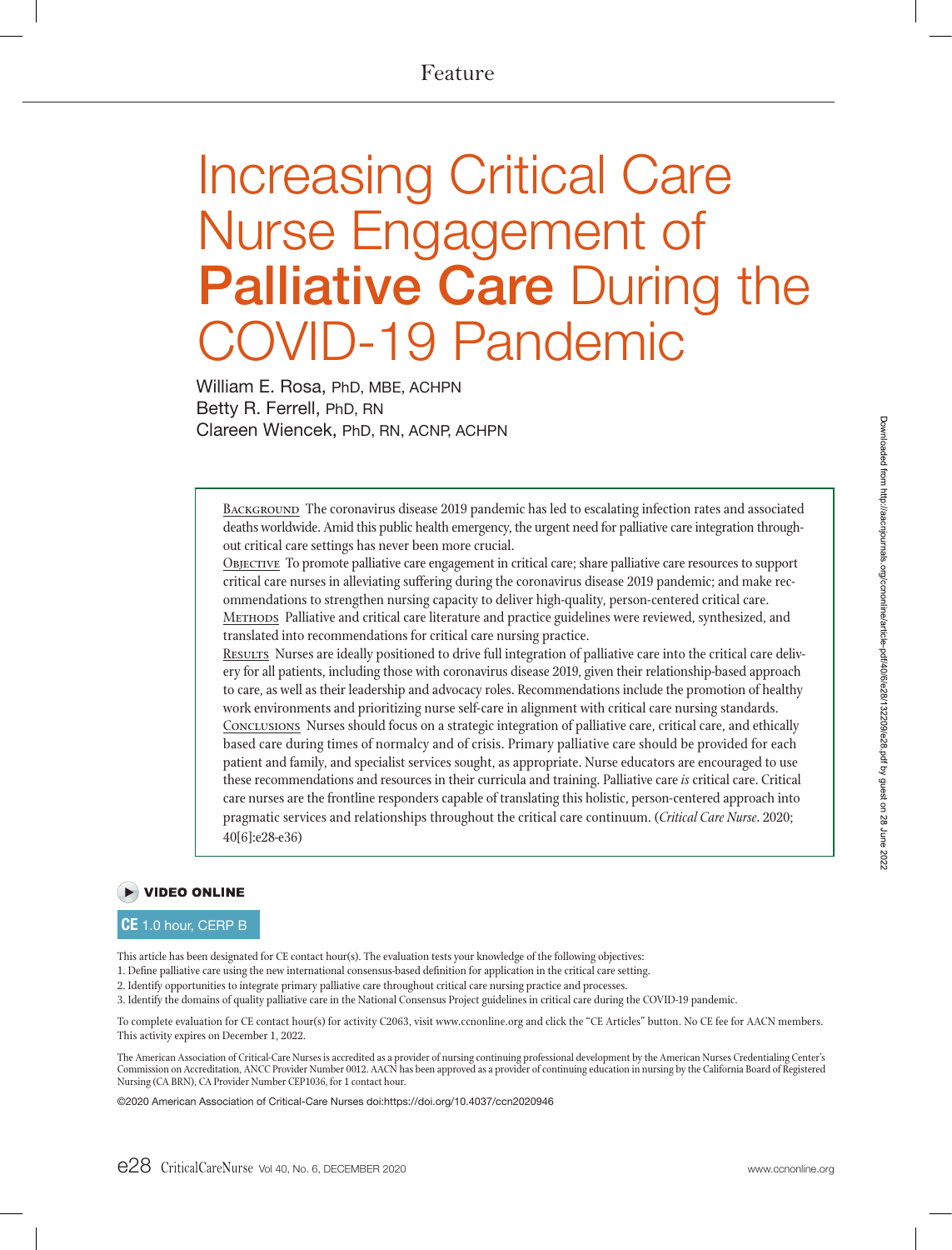s of mid July 2020, more than 12.8 million<br>
people had tested positive for coronavirus<br>
disease 2019 (COVID-19) and more than<br>
567,000 had died <sup>1</sup> Health system canacity has been **people had tested positive for coronavirus disease 2019 (COVID-19) and more than**  567000 had died.<sup>1</sup> Health system capacity has been overburdened in many parts of the world, and the distribution of limited resources, including ventilators and critical care beds, is of serious concern.<sup>2,3</sup> Nurses approximately 28 million worldwide<sup>4</sup> and 4 million in the United States alone<sup>5</sup>—constitute nearly 60% of the international health care workforce and compose the majority of frontline clinicians caring for persons across COVID-19 testing, triage, and treatment sites. The consequences of the pandemic are particularly daunting for critical care nurses.

Considering the increased strain on critical care nurses amid the COVID-19 pandemic, there has never been a greater need to integrate palliative care into the intensive care unit (ICU) setting. Palliative care is often and erroneously associated solely with the end of life or the actively dying patient. However, the benefits of palliative care increase multifold when moved further upstream in the care trajectory. $6,7$  Our purpose in this article is to promote palliative care engagement in critical care; share palliative care resources to support critical care nurses in alleviating health-related suffering during the COVID-19 pandemic; and make recommendations to strengthen nursing capacity to deliver high-quality, person-centered critical care. Ultimately, we argue that palliative care *is* critical care. We conclude with a call to action for critical care nurses and settings to fully integrate palliative care throughout the continuum in alignment with nurses' ethical obligations to society and a person-centered model of care.

## Authors

*William E. Rosa is a Robert Wood Johnson Foundation Future of Nursing Scholar, University of Pennsylvania School of Nursing, Philadelphia, Pennsylvania.* 

*Betty R. Ferrell is a professor and the Director of Nursing Research, City of Hope National Medical Center, Duarte, California.* 

*Clareen Wiencek is an associate professor of nursing and the Advanced Practice Program Director for MSN and DNP programs, University of Virginia School of Nursing, Charlottesville, Virginia.*

*Corresponding author: William E. Rosa, PhD, MBE, ACHPN, FAANP, FAAN, 418 Curie Blvd, Claire Fagin Hall, University of Pennsylvania School of Nursing, Philadelphia, PA 19104 (email: wrosa@nursing.upenn.edu).* 

*To purchase electronic or print reprints, contact the American Association of Critical-Care Nurses, 27071 Aliso Creek Rd, Aliso Viejo, CA 92656. Phone, (800) 899-1712 or (949) 362-2050 (ext 532); fax, (949) 362-2049; email, reprints@aacn.org.*

## **Background**

## Critical Care Nurses and COVID-19

Findings show that nurses working in the ICU spend an estimated 86% of their in-unit time in direct patient contact, approximately 73% to 78% greater than that of physicians or other critical staff, respectively.8 Not only do nurses have more face-to-face time with patients, they are the largest component of ICU teams across the United States. There are more than 500000 critical care nurses compared with approximately 130 200 respiratory therapists, 6000 to 7000 critical care pharmacists, almost 30 000 advanced practice providers, and the equivalent of approximately 20 000 full-time intensivists.9 In the era of COVID-19, critical care nurses are at extremely high risk of viral exposure, burnout, and moral distress and injury; they shoulder the overall challenge of being the most trusted first responder.

In many ways, ICU-level care has become the standard of patient care during the COVID-19 response. Contingency and crisis beds are being allocated outside of ICUs to strengthen hospital capabilities and effectively treat critically ill patients.<sup>10</sup> With the surge in patient admissions nationally and internationally, hospitals

#### are actively Palliative care is an ethical and humanistic adapting medicalsurgical imperative to alleviate suffering during COVID-19 and beyond.

floors and emergency departments into transitory ICUs to meet the needs associated with acute decompensation, symptom exacerbation, and rapid responses. Nurses are certain to be experiencing longer and more traumatic shifts complicated by cumulative patient losses, moral injury and distress in the setting of complex decisionmaking, resource constraints, and new and mounting responsibilities, among other considerations.<sup>11</sup>

The risk of viral transmission is provoking fear across the workforce, particularly when many nurses are experiencing a lack of adequate personal protective equipment (PPE).<sup>11</sup> Visitors are being distanced from their loved ones to decrease COVID-19 spread and to improve safety standards, undoubtedly placing a strain on family dynamics and relationships between nurses and patients and their families. Care planning discussions for older patients, those with serious illness, and the immunocompromised are understandably becoming more difficult to manage. As mortality rates soar during the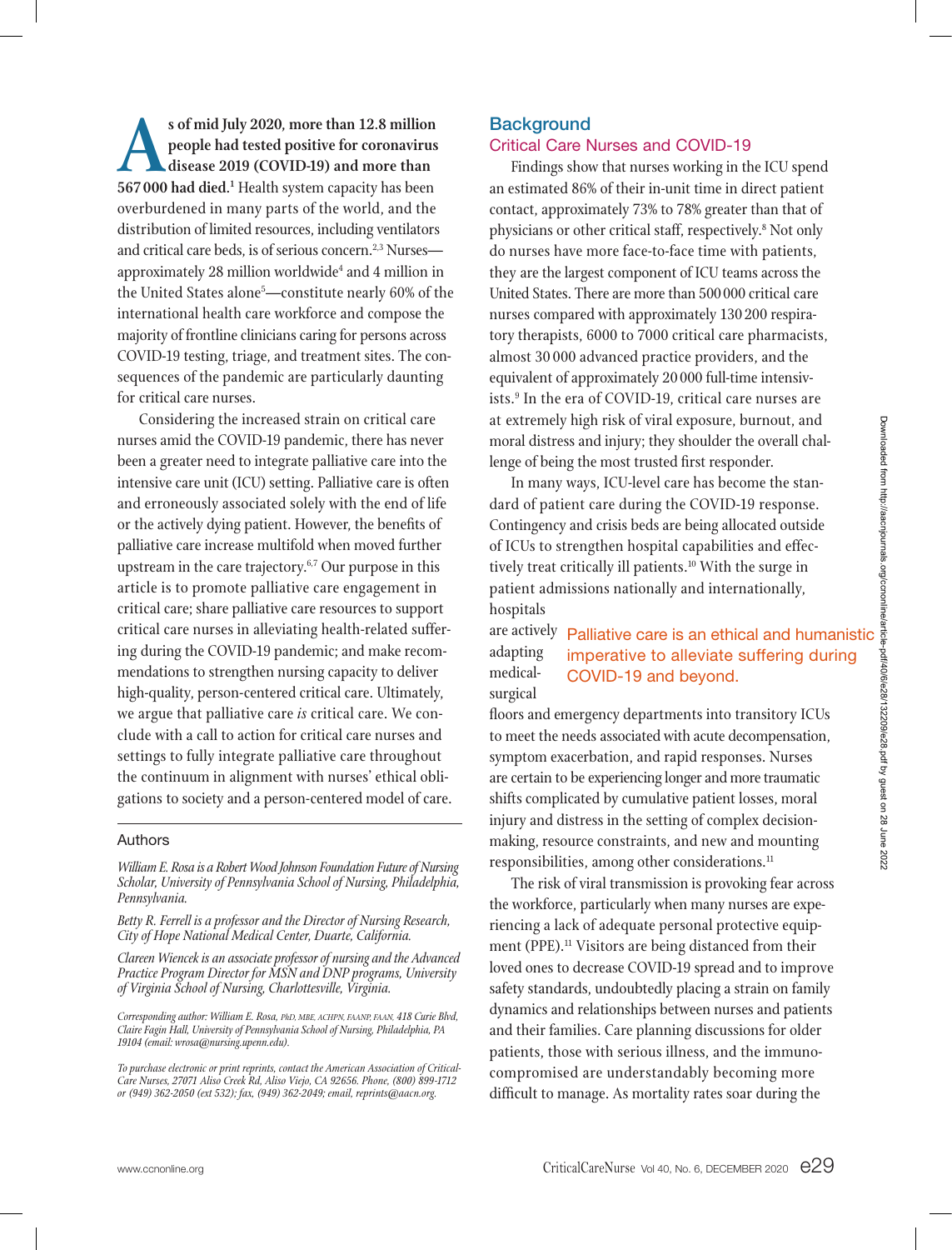# **Table 1** Elements of palliative care<sup>12</sup>

Inclusive of prevention, early identification, comprehensive assessment, and management of physical health challenges (eg, pain, other distressing symptoms)

Includes psychological and spiritual distress, as well as social needs

Uses evidence-based interventions when possible

Supports patients to live as fully as possible until death through effective communication strategies and help to clarify goals of care

Can be applied throughout the course of an illness as dictated by the patient's needs

May be used in conjunction with disease-modifying therapies as needed

Positively influences the disease trajectory

Does not hasten nor postpone death, is life-affirming, and acknowledges dying as a natural process

Offers support to family and patient caregivers throughout the course of illness and into the bereavement phase

Is given with respect for all cultural values and beliefs of the patient, family, and community at hand

Is appropriate to be used in all health care settings and at all levels

May be used by interdisciplinary professionals with basic palliative care training

Requires specialist-level palliative care provided by a multiprofessional team for complex case referrals

Adapted with permission from the International Association for Hospice & Palliative Care. Radbruch L, De Lima L, Knaul F, Wenk R, et al. Redefining Palliative Care - a New Consensus-based Definition. *Journal of Pain and Symptom Management*. 2020. https://doi.org/10.1016/j.jpainsymman.2020.04.027

COVID-19 outbreak,<sup>1</sup> proximity to the dying process, death, grief, and bereavement in the ICU carries a cumulative impact on the mental and emotional well-being of all clinicians. All the while, nurses will continue to be the frontline responders: combining skill, evidence-based practice, ethical integrity, technological savvy, endurance, and compassion. Critical care nurses are truly doing and seeing it all during the COVID-19 emergency, working at the intersection of the scientific knowledge and humanistic care that our patients, families, and communities so desperately require.

The COVID-19 pandemic has underscored the need for advanced skills related to management of ventilators, symptom control, delivery of complex medication regimens (often untested), and essential communication with families and within teams, because patients often decline rapidly. The COVID-19 pandemic has also wrought an emotional burden, overwhelming even nurses in the intensive care field who are accustomed to intensely demanding work. Nurses are speaking to family members who have little understanding of the disease, witnessing patients' rapid physical declines, and seeing patients dying alone. Nurses are holding the phone as families say goodbye to dying patients and they then care for the ravaged bodies after ventilators and proning beds are discontinued. Nurses are

also contributing to critical decision-making about sparse resource distribution amid health inequities and cultural divides, while risking their personal safety because of a lack of PPE.

## Palliative Care and Integration Into Critical Care

In 2018, the International Association for Hospice & Palliative Care put forth a consensus definition of *palliative care* as

the active holistic care of individuals across all ages with serious health-related suffering due to severe illness, and especially of those near the end of life. It aims to improve the quality of life of patients, their families and caregivers.<sup>12</sup>

Effective, safe, and competent palliative care maintains certain characteristics and may provide a range of benefits to recipients, as shown in Table 1. Multiple organizations and expert-led initiatives call for universal access to palliative care as a human right that should be integrated throughout health systems, specialty areas, and at all levels in conjunction with curative treatments, when appropriate.<sup>13,14</sup>

Researchers suggest the global burden of serious health-related suffering will intensify by approximately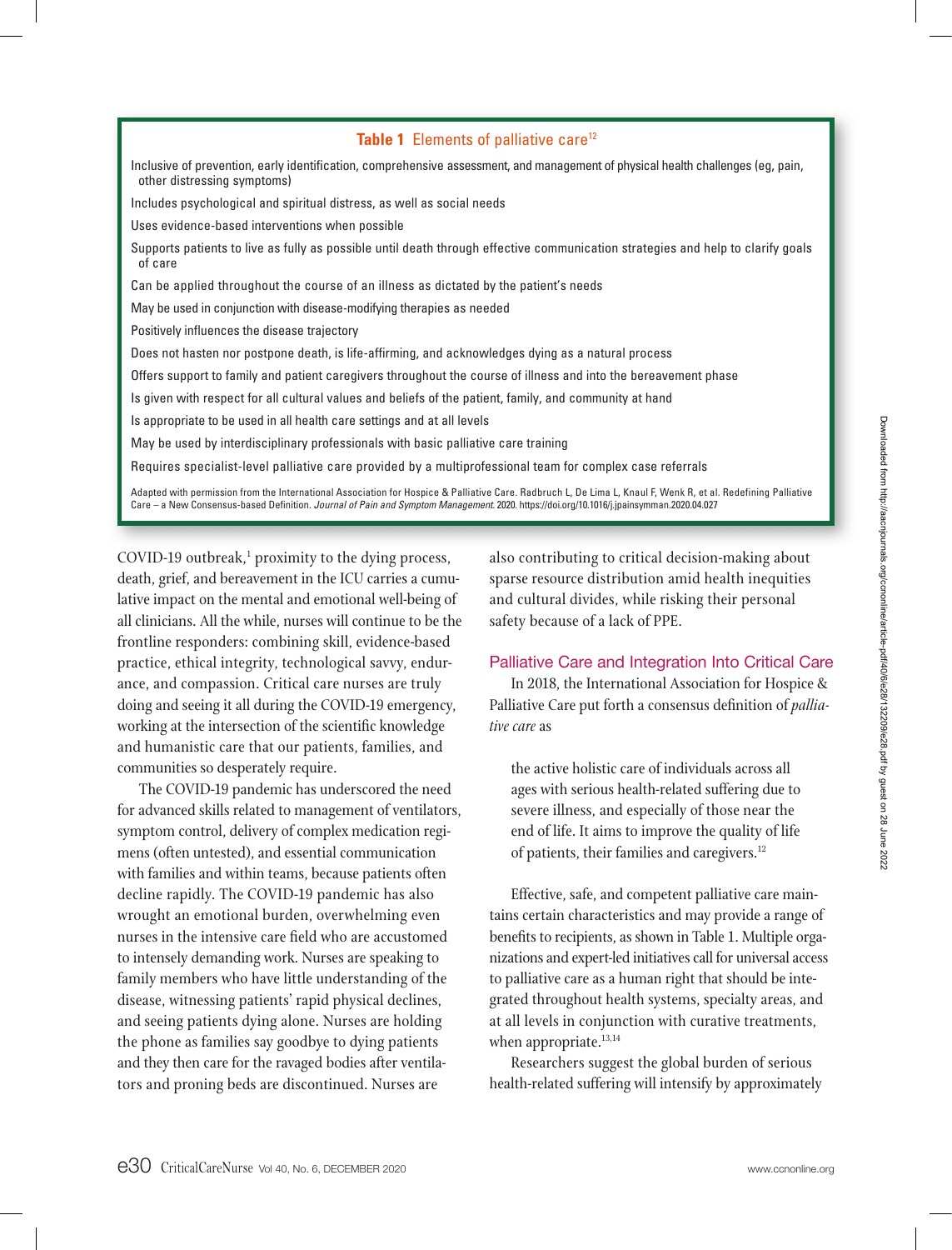87% over the next 40 years.<sup>15</sup> The need for universal palliative care as a crucial component of public health frameworks is becoming more evident against the backdrop of COVID-19. Multidisciplinary advocates have noted the essential role of nurses in achieving universal palliative care access by aligning with global health agendas at local levels; raising the profile and status of nurses; adapting nursing education to the practical needs of clinical settings; and supporting nurses as full interdisciplinary team members to ensure palliative care services.<sup>16,17</sup> Leaders concur that palliative care accessibility is an ethical and humanistic imperative to alleviate suffering during the COVID-19 pandemic and beyond.18-20

Before the COVID-19 pandemic, approximately 29% of Medicare beneficiaries<sup>21</sup> and 36% of nonhospice patients with cancer with poor prognosis received ICU care in the last 30 days of life.<sup>22</sup> These statistics suggest that critical care nurses are not strangers to suffering, dying, or death. However, we presume these figures will consistently increase throughout the COVID-19 pandemic and as a result of future health crises, increasing critical care nursing proximity to patients at the end of life. Although the focus of admission to critical care is often life-sustaining treatment at all costs,

providing comfort to patients should accompany all ICU care, even during aggressive attempts to prolong life. . . . The transition from aggressive care to death preparation has not been well operationalized. . . . Therefore, it is important for healthcare professionals to integrate palliative care principles early in the patient's ICU stay.<sup>23(pp624-625)</sup>

There are a number of key palliative care points to consider during any ICU stay that are in alignment with the domains of the *Clinical Practice Guidelines for Quality*  Palliative Care<sup>24</sup> (Table 2). Many of these care points require distinct attention during the COVID-19 outbreak.

# Recommendations for Practice

Recommendations with relevant resources to direct critical care nurses and health care leaders are provided in the paragraphs that follow. A wealth of resources from experts in the fields of palliative and critical care exists. In addition, professional societies have centralized resources and has made most of

them available free of charge amid a socially distanced and strained environment.

First, critical care nurses deserve to practice in a healthy work environment, which includes resources for their own self-care, during times of crisis and times of normalcy. As defined earlier in this article, palliative care is a person-centered approach to alleviating healthrelated suffering.<sup>12</sup> To sustainably foster environments in which palliative care can be holistic, of high quality, and consistently delivered, nurses working in critical care settings with increased exposure to suffering must care for themselves.20,25,26 Both healthy work environments and clinician self-care are critical factors in delivering safe patient care.<sup>27</sup>

Health care system leaders employing nurses are responsible for promoting and sustaining a healthy work environment. The COVID-19 crisis has underscored this basic need. Though leaders play a critical role in implementing these standards, each team member owns the health of the

#### team and unit. The American Association Both healthy work environments and clinician self-care are critical in delivering safe patient care.

of Critical-Care Nurses (AACN) developed the *AACN Standards for Establishing and Sustaining Healthy Work Environments: A Journey to Excellence* (Table 3).<sup>28</sup> The 6 standards are Skilled Communication, True Collaboration, Effective Decision Making, Appropriate Staffing, Meaningful Recognition, and Authentic Leadership.28

- We recommend that nurses, teams, and health care system leaders access the free, web-based survey to assess the health of an individual work unit (Table 3).
- We recommend mechanisms to promote transparent, open, respectful, and nonretaliatory communication among critical care nurses, all levels of management, and multidisciplinary partners to ensure health and sustainability for all frontline critical care nurses and colleagues.

Beyond considerations for the work environment, nurses (and all members of the ICU team) cannot care for patients and families if they cannot care for themselves. Critical care nurses and the teams they work with are frequently faced with moral challenges. During a national crisis such as the COVID-19 pandemic, these challenges are intensified. Moral distress and burnout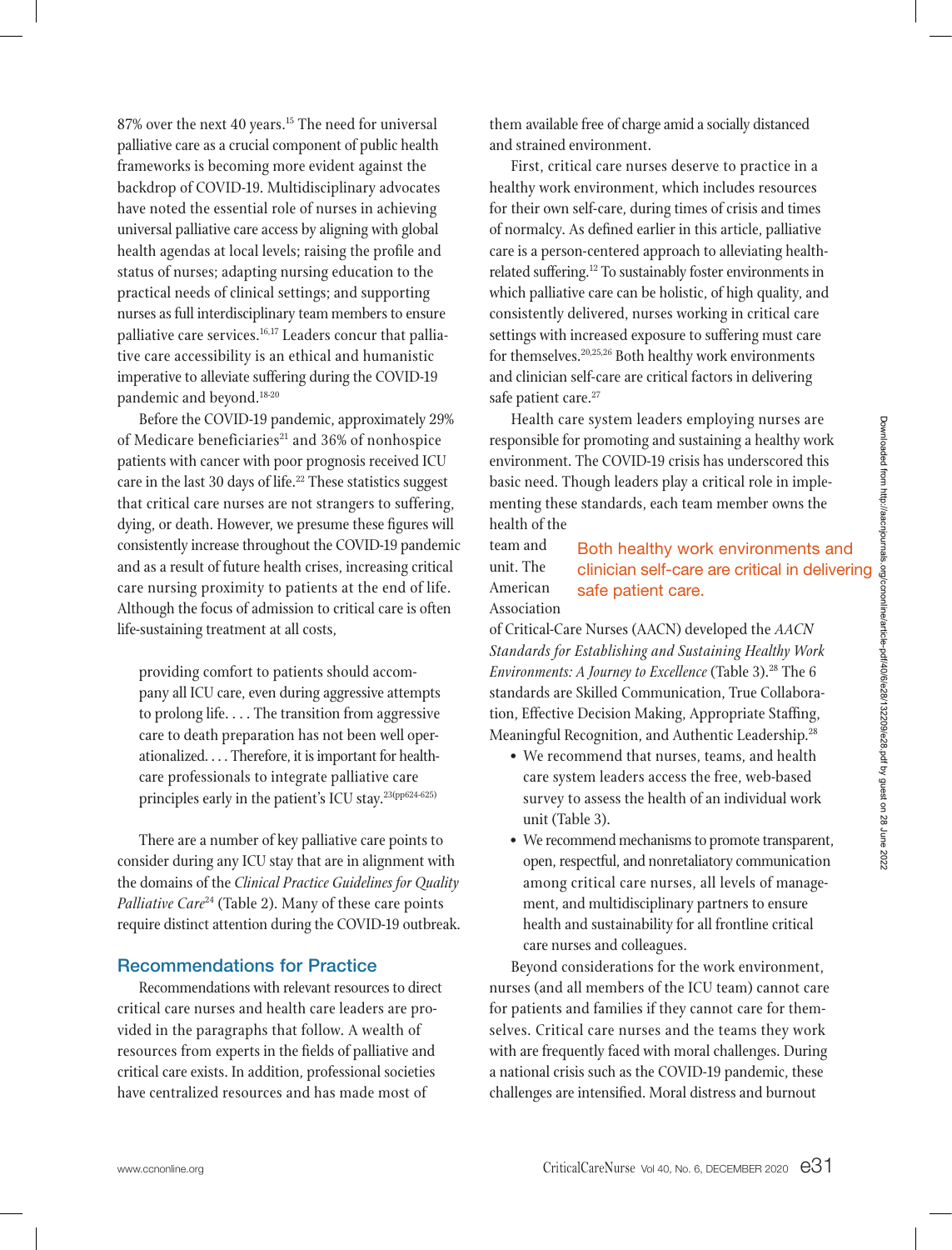# **Table 2** Domains of quality palliative care with considerations for critical care nurses during the COVID-19 pandemic<sup>24</sup>

| <b>Domain</b>                                                                                                                                                                                | <b>Considerations</b>                                                                                                                                                                                                                                                                                                                                                                                                                                      |
|----------------------------------------------------------------------------------------------------------------------------------------------------------------------------------------------|------------------------------------------------------------------------------------------------------------------------------------------------------------------------------------------------------------------------------------------------------------------------------------------------------------------------------------------------------------------------------------------------------------------------------------------------------------|
| 1: Structure and Processes of Care                                                                                                                                                           | Deliver primary palliative care for all patients (eg, symptom management,                                                                                                                                                                                                                                                                                                                                                                                  |
| Interdisciplinary approach to patient- and<br>family-centered care, including elements<br>of palliative care delivery and systems<br>and processes considerations                            | advance care planning guidance, health proxy and decision-making support)<br>Ensure timely specialist consultation of palliative care as needed, given visitor<br>restrictions and rapid decline of patients<br>Identify pathways for rapid consultation and involvement of palliative care team<br>within health system/institution                                                                                                                       |
| 2: Physical Aspects of Care                                                                                                                                                                  | Advocate for adequate sedation of patients receiving mechanical ventilation                                                                                                                                                                                                                                                                                                                                                                                |
| Palliative care assessment, care planning,<br>and treatment of physical symptoms,<br>emphasizing holistic patient- and family-<br>directed care                                              | when appropriate<br>Educate patients and families about proning therapy for ARDS<br>Ensure adequate pain management for patients with chronic or cancer pain, in<br>addition to sedatives and necessary anxiolytic support<br>Treat dyspnea, gastrointestinal distress, and other symptoms to optimize comfort<br>and function<br>Partner with palliative care pharmacist and other specialists for complex symp-<br>toms and patients with multimorbidity |
| 3: Psychological and Psychiatric Aspects<br>of Care                                                                                                                                          | Assess for underlying psychological and psychiatric needs<br>Provide ongoing support through therapeutic presence, active listening, and                                                                                                                                                                                                                                                                                                                   |
| Assessing psychological and psychiatric<br>needs in serious illness context                                                                                                                  | other communication strategies, as possible<br>Partner with palliative care social workers and psychiatric practitioners to address<br>the impact of COVID-19 in the ICU and in conjunction with serious illness                                                                                                                                                                                                                                           |
| 4: Social Aspects of Care                                                                                                                                                                    | Identify patient/family relationships, dynamics, and support systems in place                                                                                                                                                                                                                                                                                                                                                                              |
| Addressing support needs of patient and<br>family                                                                                                                                            | Foster relationship with proxy and/or surrogate given likelihood of patient<br>receiving mechanical ventilation in the ICU<br>Engage family through telemedicine, phone, or other means to promote social<br>cohesion during visitor prohibition                                                                                                                                                                                                           |
| 5: Spiritual, Religious, and Existential<br><b>Aspects of Care</b>                                                                                                                           | Assess for spiritual, religious, and existential needs early in the ICU stay<br>Considerately elicit any specific rituals or considerations related to dying, death,<br>and bereavement given high mortality rates once patient is receiving mechanical                                                                                                                                                                                                    |
| Emphasizing spiritual, religious, and existen-<br>tial care, including eliciting unmet needs                                                                                                 | ventilation<br>Collaborate with palliative care chaplain to assess and attend to spiritual injury,<br>existential anxiety, and so forth                                                                                                                                                                                                                                                                                                                    |
| <b>6: Cultural Aspects of Care</b>                                                                                                                                                           | Promote care that is culturally competent and humble to the expertise of individuals,                                                                                                                                                                                                                                                                                                                                                                      |
| Exploring how culture influences deliv-<br>ery of palliative care and the patient/<br>family experience of the care received<br>throughout the trajectory of illness<br>and into bereavement | families, and various cultural communities<br>Assess patient's and family's understanding of COVID-19, if the disease has any<br>specific meaning for them, and if they are seeking any treatment in alignment with<br>cultural traditions<br>Ensure interpreter services early in relationship, as needed to ensure transparency<br>and clear understanding                                                                                               |
| 7: Care of the Patient Nearing the<br><b>End of Life</b>                                                                                                                                     | Foster relationship-based care early in the ICU stay, inviting difficult conversations<br>for patients and family members as appropriate                                                                                                                                                                                                                                                                                                                   |
| Focusing on symptoms and situations most<br>common in final days and weeks of life                                                                                                           | Identify signs of anticipatory bereavement and support with coping strategies<br>Collaborate with palliative care team to help patients and families process their<br>grief and feel supported at the end of life                                                                                                                                                                                                                                          |
| 8: Ethical and Legal Aspects of Care                                                                                                                                                         | Even if uncomfortable, ensure advance care planning discussions and identifications                                                                                                                                                                                                                                                                                                                                                                        |
| Advance care planning, surrogate decision-<br>making, regulatory/legal considerations,<br>related palliative care issues; focusing<br>on ethical mandates to promote<br>patient autonomy     | of proxy/surrogate upon ICU admission, given unpredictable COVID-19 trajectory<br>Promote communication of moral distress openly with members of interdisciplin-<br>ary and palliative care team to promote healthy and supportive work environment<br>Collaborate with palliative care and ethics committee members when available to<br>address ethical or legal concerns, questions, and to optimize patient autonomy<br>throughout the ICU experience  |

Abbreviations: ARDS, acute respiratory distress syndrome; COVID-19, coronavirus disease 2019; ICU, intensive care unit.

Used with permission from the National Consensus Project for Quality Palliative Care.24 *Clinical Practice Guidelines for Quality Palliative Care.* 4th edition. Richmond, VA: National Coalition for Hospice and Palliative Care; 2018. https://www.nationalcoalitionhpc.org/ncp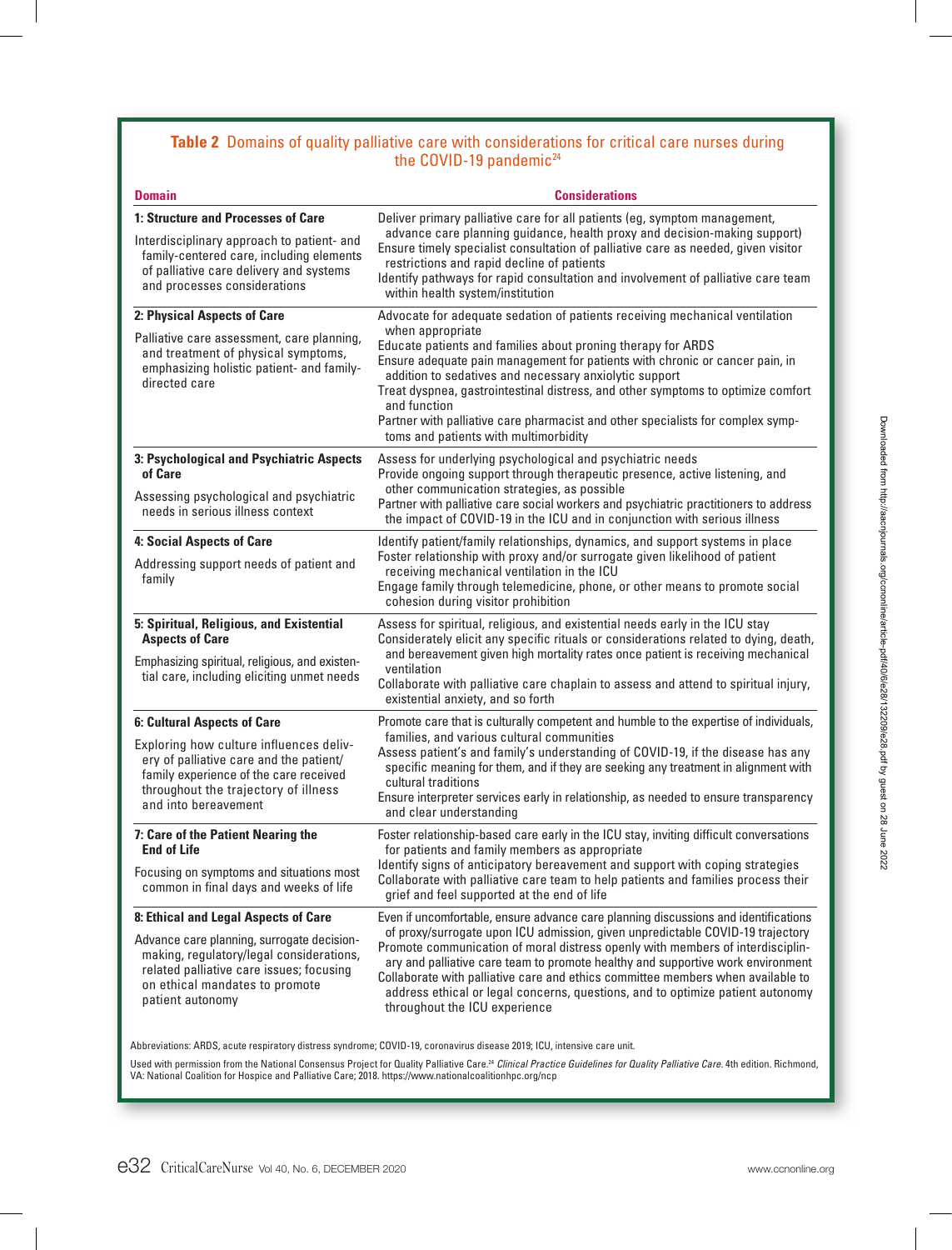## **Table 3** Recommended resources to support critical care nurses during the COVID-19 pandemic

## **Healthy work environment and self-care**

*AACN Standards for Establishing and Sustaining Healthy Work Environments: A Journey to Excellence*<sup>28</sup> www.aacn.org/WD/HWE/Docs/HWEStandards.pdf

AACN Healthy Work Environment Assessment Tool (HWEAT) www.aacn.org/nursing-excellence/healthy-work-environments

AACN Position Statement: Moral Distress in Times of Crisis www.aacn.org/~/media/aacn-website/policy-and-advocacy/stat-20\_position-statement\_moral-distress.pdf

Critical Care Societies Collaborative ccsconline.org

National Academy of Medicine: Resources to Support the Health and Well-Being of Clinicians During the COVID-19 Outbreak nam.edu/initiatives/clinician-resilience-and-well-being/clinician-well-being-resources-during-covid-19/

**Resources to support the combination of palliative, critical, and ethically based care**

AACN COVID-19 Resources www.aacn.org/clinical-resources/covid-19

SCCM COVID-19 Disaster and Emergency Resources www.sccm.org/disaster

Centers for Disease Control and Prevention www.cdc.gov/coronavirus/2019-ncov/index.html

### **Palliative care education and COVID-19 resources**

ELNEC Support for Nurses During COVID-19 www.aacnnursing.org/ELNEC/COVID-19

ELNEC Competencies and Recommendations for Educating Nursing Students www.relias.com/product/elnec-training

Center to Advance Palliative Care www.capc.org/covid-19/

Integrating Palliative Care in the ICU www.capc.org/toolkits/integrating-palliative-care-practices-in-the-icu/

Integrating Multidisciplinary Palliative Care Into the ICU www.vitaltalk.org/resources/impact-icu/

Abbreviations: AACN, American Association of Critical-Care Nurses; COVID-19, coronavirus disease 2019; ELNEC, End-of-Life Nursing Education Consortium; ICU, intensive care unit; SCCM, Society of Critical Care Medicine.

have been recognized by AACN and the Society of Critical Care Medicine. These critical care societies provide effective resources for critical care nurses and all health team members. The Critical Care Societies Collaborative (CCSC) comprises 4 critical care societies: AACN, the Society of Critical Care Medicine, the American College of Chest Physicians, and the American Thoracic Society. In 2016, CCSC published a call to action to address the epidemic of burnout in critical care professionals,<sup>29</sup> followed by a 2020 report on the national summit to address burnout in critical care.<sup>30</sup>

Before the COVID-19 pandemic, many clinicians experienced burnout, anxiety, depression, and substance abuse. National attention was being focused on strategies to address this serious workforce issue

and promote clinician resilience and well-being.<sup>31</sup> Now, experts are aware the COVID-19 pandemic is creating even greater workplace stress and moral dilemmas. Each clinician is much too valuable to the workforce, and critically ill patients cannot be cared for if nurses and physicians leave the discipline because of burnout.

The critical care nurse is the interface between advanced lifesaving technology and patient- and familycentered care. The pressures related to the COVID-19 crisis are likely exacerbating moral distress. Nurses and their teams are strongly encouraged to use the recently published AACN position statement, "Moral Distress in Times of Crisis"32 (Table 3). Nurses are also directed to the websites listed in Table 3 and are encouraged to use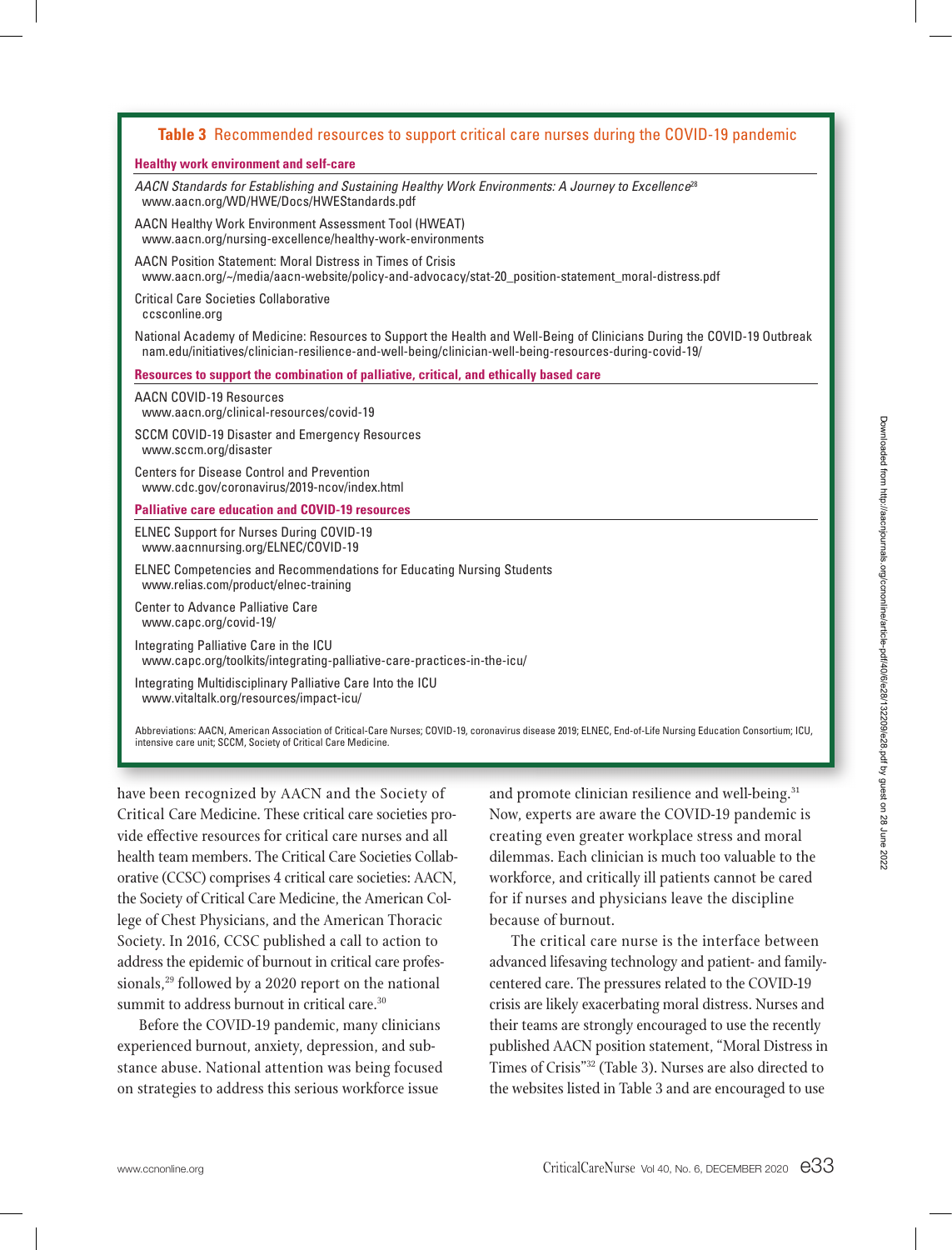tools from the CCSC or National Academy of Medicine sites during this COVID-19 crisis and in the future.

Second, care of patients during the COVID-19 pandemic requires a skilled blend of critical care, palliative care, and ethically based care. Table 2 provides several specific suggestions to help integrate palliative care throughout critical care nursing practice. Critical care societies and federal agencies are providing position statements, research, and other resources to guide practice.

Third, palliative care *is* critical care. Thus, critical care nurses and their teams should provide primary palliative care to each patient and consult palliative care specialists in complex cases. Primary palliative care includes pain and symptom management; patientcentered communication; elicitation of the patient's goals of care and alignment of those goals with the treatment plan; family communication and support; skilled and compassionate end-of-life care; and the assurance that ethical standards are abided by at all times. Critical care nurses will have different levels of skill in fully integrating palliative care.

The End-of-Life Nursing Education Consortium curriculum contains 8 complimentary modules providing essential palliative care knowledge and skills related to communication, self-care, symptom management, loss, grief, and bereavement (Table 3). Palliative care com-

# petencies are considtial for all undergrad-

care for all patients and consult specialist ered essen-Nurses must deliver primary palliative palliative care as needed.

> uate and graduate nursing students. The End-of-Life Nursing Education Consortium team developed an online curriculum, titled "Competencies and Recommendations for Educating Nursing Students," comprising six 1-hour modules to help students develop 17 essential competencies (Table 3). These competencies build on the recommendations from the American Association of Colleges of Nursing and are intended for graduate students.

> The Center to Advance Palliative Care has advocated the expanded use of palliative care over the past 2 decades and provides extensive resources and toolkits on its website. Some resources are for members only, but many are free at Center to Advance Palliative Care COVID-19 Response Resources (Table 3). Resources include symptom management protocols, pocket cards, team tools, resilience-building strategies, and patient

and family support resources. The Center to Advance Palliative Care convened palliative care and critical care experts to develop Integrating Palliative Care in the ICU. Resources, research, articles, and quality improvement toolkits can be found on the center's website (Table 3).

Skilled communication with patients and families during the stress of an ICU admission is essential to patient-centered care. When the uncertainty and high ICU mortality rate of COVID-19 are added, skilled and effective communication becomes as critical as the use of lifesaving technologies. In addition to the aforementioned resources, Integrating Multidisciplinary Palliative Care Into the ICU is also an excellent tool (Table 3). This program is intended for bedside ICU nurses and is a communication skills training program to help integrate palliative care.

The 500 000 critical care nurses that compose the workforce are essential to the care of critically ill patients during the COVID-19 public health emergency and in the future as we care for an aging population. All the recommendations made and resources suggested in this section are relevant to include in the education of new registered nurses and advanced practice nurses. Nurse educators are encouraged to integrate selected materials in their programs and curriculums.

# A Call to Action

Critical care nurses have always answered the call to care for the most vulnerable and technologically dependent patients in the health care system. The myriad consequences of the COVID-19 crisis have illuminated several important aspects of the delivery of high-quality critical care, including the need for palliative care integration across all care settings amid this public health emergency.19,20,33

Nurses and their teams must have the guidelines, equipment, and PPE to provide high-quality care and to be safe in the setting of contagious transmission. Next, though most nurses did not choose the critical care specialty to provide end-of-life care, this pandemic is a stark reminder that death is common in the ICU. Nurses and their teams must integrate primary palliative care for each patient and access specialist palliative care in more complex cases. Palliative care should be routinely practiced by all ICU clinicians as a component of high-quality critical care.34 The use of symptom management protocols,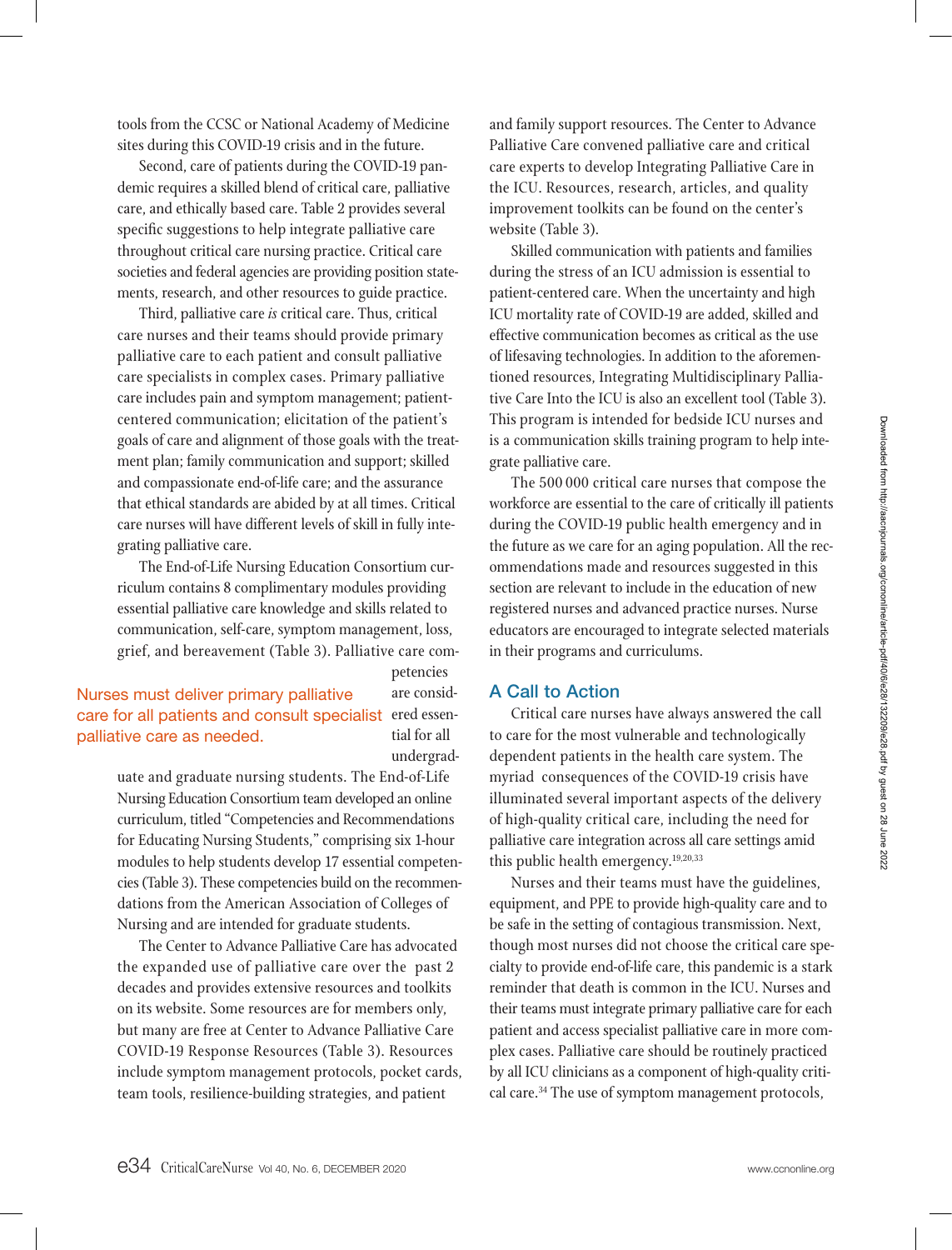communication frameworks, and goals-of-care discussions as the standard of care, not the exception, is essential. Finally, care of the caregiver—nurses, advanced practice nurses, intensivists, and all members of the ICU team must be a priority during this crisis, at the unit and system levels, and in the future.

The call to action is clear: it matters that nurses spend the most time with critically ill patients and their families and lead care teams during both normalcy and crises. Critical care nurses can drive full integration of palliative care into the care of all patients, including patients with COVID-19, because they have always put the patient and family at the center of their practice. Palliative care *is* critical care and the time for separation or waiting is behind us.

## **Conclusions**

The COVID-19 pandemic has made explicit the need for palliative care integration throughout settings in hospitals and communities worldwide as the suffering of patients and families is exacerbated. We call for palliative care integration throughout the practice of high-quality critical care to ensure the holistic needs of patients and families are met in these uncertain times. Achieving this ideal will require leadership, advocacy, persistence, and a rapid shift in perspectives and protocols. Palliative care *is* critical care; and critical care nurses are ideally positioned to ensure this congruence is realized, disseminated, and empathically translated into practice toward improved quality outcomes and person-centered care. CCN

Financial Disclosures None reported.

# See also

To learn more about palliative care, read "Clinical Nurse Specialists Fostering Palliative Care Skills" by Price and Kocan in *AACN Advanced Critical Care,* 2018;29(1):84-90. Available at **www.aacnacconline.org.**

#### References

- 1. Johns Hopkins University. COVID-19 dashboard by the Center for System Science and Engineering (CSSE) at Johns Hopkins University (JHU). Accessed July 12, 2020. https://gisanddata.maps.arcgis.com/apps/ opsdashboard/index.html#/bda7594740fd40299423467b48e9ecf6
- 2. Emanuel EJ, Persad G, Upshur R, et al. Fair allocation of scarce medical resources in the time of Covid-19. *N Engl J Med.* 2020;382(21): 2049-2055.
- 3. White DB, Lo B. A framework for rationing ventilators and critical care beds during the COVID-19 pandemic. *JAMA.* 2020;323(18):1773-1774.
- 4. World Health Organization. State of the World's Nursing 2020: Investing in Education, Jobs and Leadership. World Health Organization; 2020. Accessed April 23, 2020. https://www.who.int/publications-detail/ nursing-report-2020
- 5. American Nurses Association. About ANA. Accessed April 20, 2020. https://www.nursingworld.org/ana/about-ana/
- 6. Bagcivan G, Dionne-Odom JN, Frost J, et al. What happens during early outpatient palliative care consultations for persons with newly diagnosed advanced cancer? A qualitative analysis of provider documentation. *Palliat Med.* 2018;32(1):59-68.
- 7. Desai AV, Klimek VM, Chow K, et al. 1-2-3 Project: a quality improvement initiative to normalize and systematize palliative care for all patients with cancer in the outpatient clinic setting. *J Oncol Pract.*  2018;14(12):e775-e785. doi:10.1200/JOP.18.00346
- 8. Butler R, Monsalve M, Thomas GW, et al. Estimating time physicians and other healthcare workers spend with patients in an intensive care unit using a sensor network. *Am J Med.* 2018;131(8):972.e9-972.e15. doi:10.1016/j.amjmed.2018.03.015
- 9. Society of Critical Care Medicine. Critical care statistics. Accessed April 15, 2020. https://www.sccm.org/Communications/Critical-Care-Statistics
- 10. Halpern NA, Tan KS. United States ICU resource availability for COVID-19 (version 2). Society of Critical Care Medicine. March 25, 2020. Accessed April 20, 2020. https://www.sccm.org/getattachment/Blog/ March-2020/United-States-Resource-Availability-for-COVID-19/United-States-Resource-Availability-for-COVID-19.pdf?lang=en-US
- 11. Parks T. What's different about the stress clinicians are facing, and what can help. SmartBrief. April 9, 2020. Accessed June 4, 2020. https:// www.smartbrief.com/original/2020/04/what's-different-about-stressclinicians-are-facing-and-what-can-help
- 12. Radbruch L, De Lima L, Knaul F, et al. Redefining palliative care a new consensus-based definition. *J Pain Symptom Manage.* Published online May 6, 2020. doi:10.1016/j.jpainsymman.2020.04.027
- 13. 67th World Health Assembly. WHA Resolution 67.19: Strengthening of Palliative Care as a Component of Comprehensive Care throughout the Life Course. World Health Organization; 2014. Accessed April 23, 2020. https://apps.who.int/gb/ebwha/pdf\_files/WHA67/A67\_ R19-en.pdf
- 14. Knaul FM, Farmer PE, Krakauer EL, et al. Alleviating the access abyss in palliative care and pain relief - an imperative of universal health coverage: the Lancet Commission report. *Lancet.* 2018;391(10128):1391-1454.
- 15. Sleeman KE, de Brito M, Etkind S, et al. The escalating global burden of serious health-related suffering: projections to 2060 by world regions, age groups, and health conditions. *Lancet Glob Health.* 2019;7(7): e883-e892. doi:10.1016/S2214-109X(19)30172-X
- 16. Rosa WE, Krakauer EL, Farmer PE, et al. The global nursing workforce: realising universal palliative care. *Lancet Glob Health.* 2020;8(3):e327-e328. doi:10.1016/S2214-109X(19)30554-6
- 17. Rosa WE. Integrating palliative care into global health initiatives: opportunities and challenges. *J Hosp Palliat Nurs.* 2018;20(2):195-200.
- 18. The Lancet. Palliative care and the COVID-19 pandemic. *Lancet.* 2020; 395(10231):1168.
- 19. Radbruch L, Knaul FM, de Lima L, et al. The key role of palliative care in response to the COVID-19 tsunami of suffering. *Lancet.* 2020;395(10235): 1467-1469.
- 20. Rosa WE, Gray TF, Chow K, et al. Recommendations to leverage the palliative nursing role during COVID-19 and future public health crises. *J Hosp Palliat Nurs.* Published online June 5, 2020. 2020;10.1097/ NJH.0000000000000665. doi:10.1097/NJH.0000000000000665
- 21. Teno JM, Gozalo PL, Bynum JP, et al. Change in end-of-life care for Medicare beneficiaries: site of death, place of care, and health care transitions in 2000, 2005, and 2009. *JAMA*. 2013;309(5):470-477.
- 22. Obermeyer Z, Makar M, Abujaber S, Dominici F, Block S, Cutler DM. Association between the Medicare hospice benefit and health care utilization and costs for patients with poor-prognosis cancer. *JAMA*. 2014;312(18):1888-1896.
- 23. McAdam JL, Gélinas C. The intensive care unit. In: Ferrell BR, Paice JA, eds. *Oxford Textbook of Palliative Nursing.* 5th ed. Oxford University Press; 2019:624-638.
- 24. National Consensus Project for Quality Palliative Care. *Clinical Practice Guidelines for Quality Palliative Care.* 4th ed. National Coalition for Hospice and Palliative Care. 2018. Accessed April 13, 2020. https://www. nationalcoalitionhpc.org/npc/
- 25. Katseres J, Rosa WE. Integrative nursing in palliative care and end-oflife. In: Kreitzer MJ, Koithan M, eds. *Integrative Nursing.* 2nd ed. Oxford University Press; 2019:491-507.
- 26. Kravits KG. Self-care. In: Ferrell BR, Paice JA, eds. *Oxford Textbook of Palliative Nursing.* 5th ed. Oxford University Press; 2019:817-823.
- 27. Melnyk BM, Kelly SA, Stephens J, et al. Interventions to improve mental health, well-being, physical health, and lifestyle behaviors in physicians and nurses: a systematic review. *Am J Health Promot.* Published online April 27, 2020. doi:10.1177/0890117120920451
- 28. American Association of Critical-Care Nurses. *AACN Standards for Establishing and Sustaining Healthy Work Environments: A Journey to Excellence.* 2nd ed. American Association of Critical-Care Nurses; 2016.